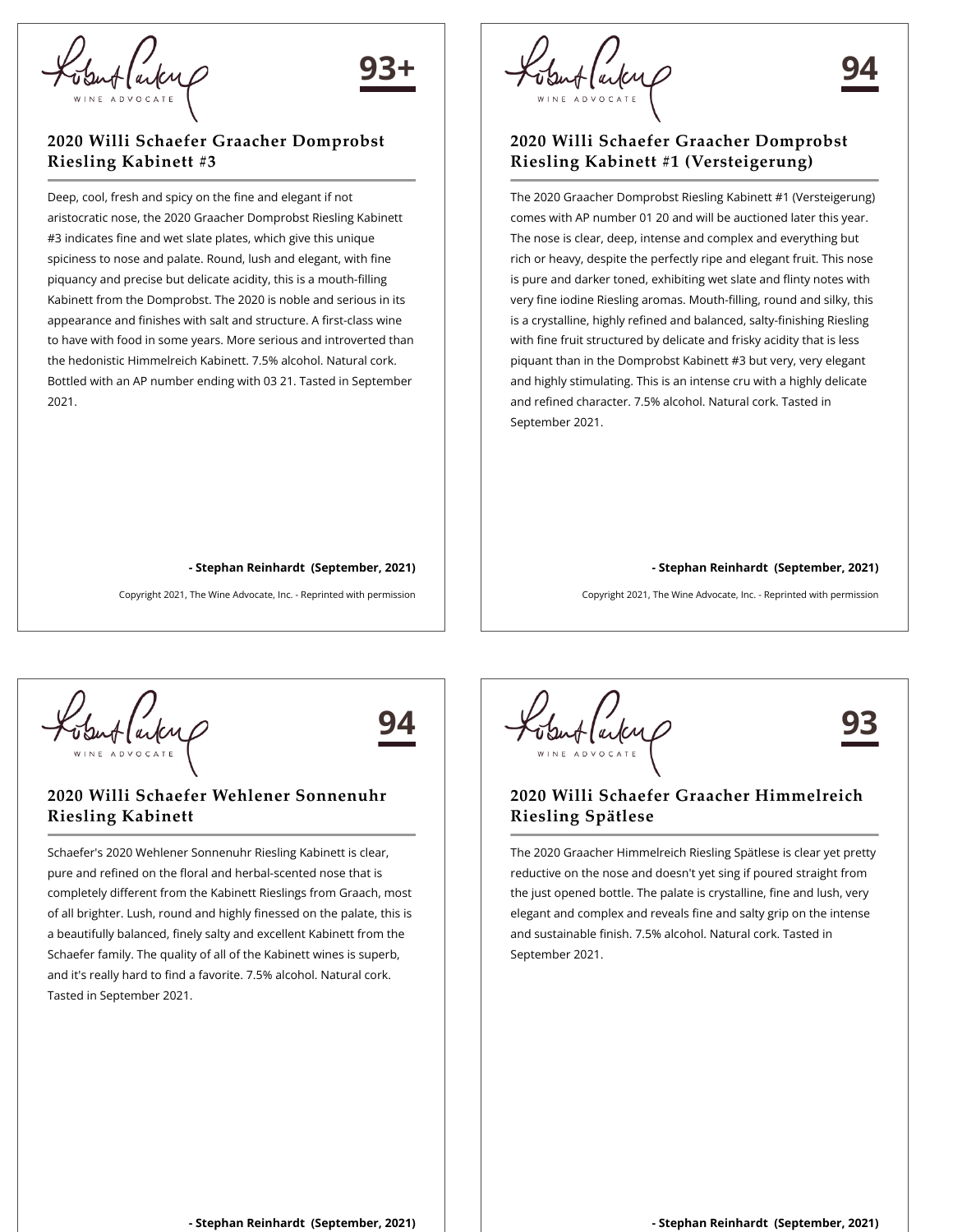obut (arkup

## **91**

## **2020 Willi Schaefer Graacher Riesling Trocken**

Schaefer's 2020 Graacher Riesling Trocken brings spring back onto your table. The nose is intense but bright, refined and weightless due to its floral slatey notes and bright fruit aromas. On the palate, this is a light, finessed and filigreed, very elegant, fresh and stimulating dry Riesling with delicate roundness and frisky mineral acidity. A gorgeous Riesling from Graach bottled with 11% alcohol. Screw cap. Tasted in September 2021.



## **95+**

### **2020 Willi Schaefer Graacher Domprobst Riesling Spätlese #10**

Willi Schaefer's 2020 Graacher Domprobst Riesling Spätlese #10 is deep, fine and complex on the still reductive yet clear, dense and elegant nose. Lush and piquant on the palate, this is a very fine and finely concentrated, intense and persistent Domprobst with sustainable juicy fruit and stimulating grip. This is a mouthful of great Mosel Spätlese from one of the region's finest producers. 7.5% alcohol. Natural cork. Tasted in September 2021.

#### **- Stephan Reinhardt (September, 2021)**

Copyright 2021, The Wine Advocate, Inc. - Reprinted with permission

Suffaiting

## **96**

**- Stephan Reinhardt (September, 2021)**

Copyright 2021, The Wine Advocate, Inc. - Reprinted with permission

#### **2020 Willi Schaefer Graacher Domprobst Riesling Spätlese #13 (Versteigerung)**

The 2020 Graacher Domprobst Riesling Spätlese #13 (Versteigerung) is to be auctioned later this year. The wine opens with an intense and concentrated bouquet of fully ripe Riesling fruit intermixed with grapefruit and flinty aromas. Lush and generous on the palate, this is a rich but highly refined and elegant, seamless Spätlese with a long, intense and stimulatingly salty finish. Great again and worth your bid. 7.5% alcohol. Natural cork. Tasted in September 2021.

**96**

### **2020 Willi Schaefer Graacher Domprobst Riesling Auslese #11**

Picked on October 17, the 2020 Graacher Domprobst Riesling Auslese #11 represents the finish of the harvest and is the only Auslese and the highest predicate that was produced last year chez Willi Schaefer. Based on ripe, intense and concentrated yet healthy berries, this Auslese opens with a very clear, precise and fresh, finely flinty bouquet. Lush and round on the palate, this is a dense yet filigreed and beautifully balanced Auslese with a long, intense and stringent finish. The acidity is highly finessed and stimulatingly salty. A gorgeous Riesling filled into 375-milliliter bottles. 7.5% alcohol. Natural cork. Tasted in September 2021.